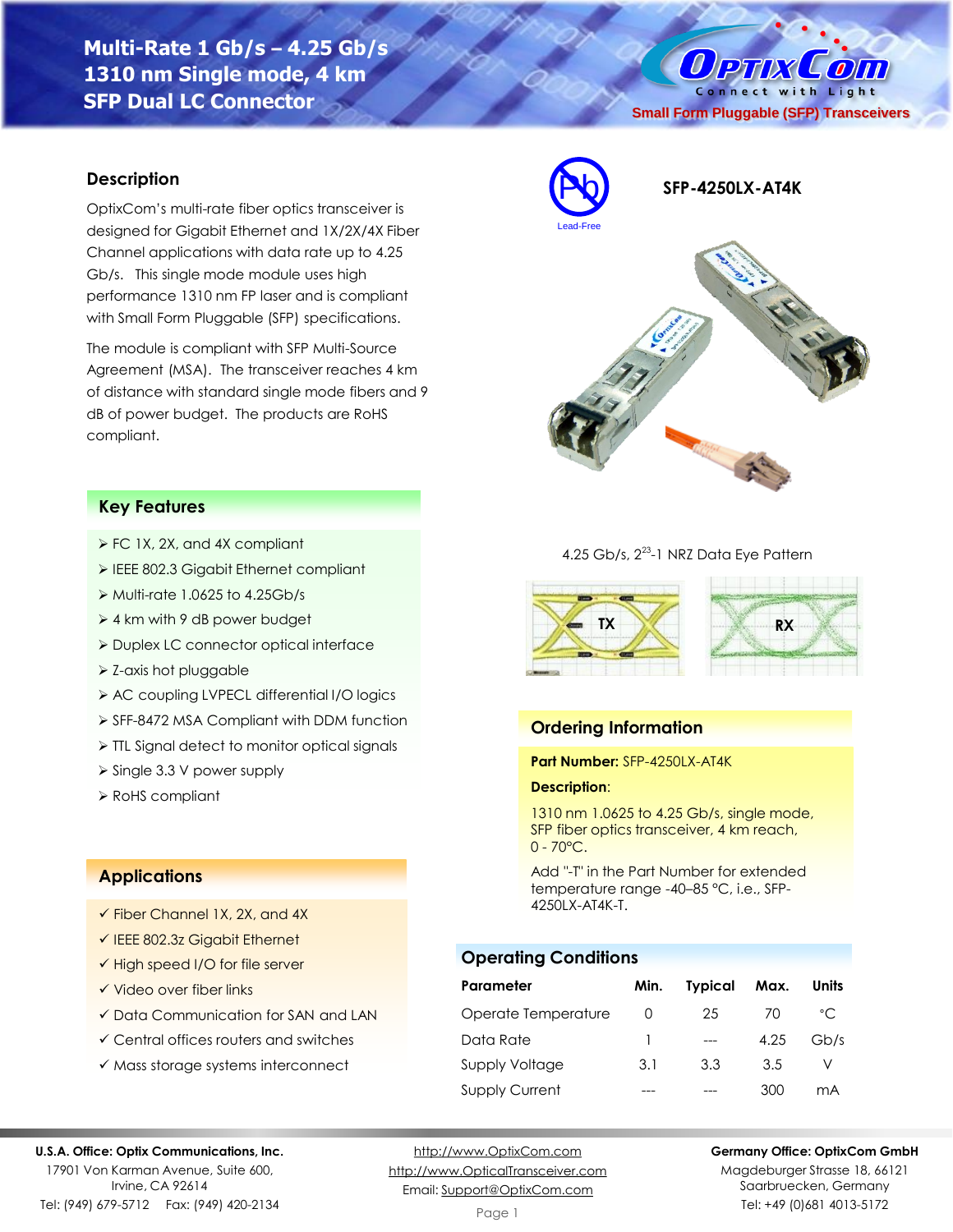

## **Absolute Maximum Ratings**

| Parameter                                | Symbol                | Min.   | Max.       | <b>Units</b> |
|------------------------------------------|-----------------------|--------|------------|--------------|
| Storage Temperature                      | Tst                   | $-40$  | 85         | °C           |
| <b>Supply Voltage</b>                    | Vcc                   | $-0.5$ | 6.0        | V            |
| Input Voltage                            | <b>V<sub>IN</sub></b> | $-0.5$ | <b>Vcc</b> | V            |
| <b>Operating Current</b>                 | lop                   |        | 400        | mA           |
| Output Current                           | lo                    | ---    | 50         | mA           |
| Soldering Temperature (10 sec. on leads) | Tsd                   |        | 260        | $^{\circ}$ C |

# **Transmitter Electro-Optical Characteristics**

| Parameter                                 | Symbol                | Min.     | <b>Typical</b> | Max.     | <b>Units</b> |
|-------------------------------------------|-----------------------|----------|----------------|----------|--------------|
| Differential Input Voltage <sup>1</sup>   | $\Delta V$ i          | 0.4      |                | 1.8      | $\vee$       |
| Differential Input Impedance <sup>2</sup> | Z                     | $---$    | 100            |          | ohm          |
| Optical Output Power <sup>3</sup>         | P <sub>O</sub>        | -8       | ---            | $\Omega$ | dBm          |
| Optical Wavelength                        | $\lambda$             | 1285     | 1310           | 1345     | nm           |
| Relative Intensity Noise                  | <b>RIN</b>            | ---      |                | $-118$   | dB/Hz        |
| <b>OMA</b>                                | <b>OMA</b>            | 290      |                | ---      | $\mu$ W      |
| TX Disable Voltage - High                 | <b>VDH</b>            | 2.0      | ---            | Vcc      | $\vee$       |
| TX Disable Voltage - Low                  | <b>V<sub>DL</sub></b> | $\Omega$ |                | 0.8      | $\vee$       |
| TX Fault Output - High                    | $V$ FH                | 2.0      |                | Vcc      | $\vee$       |
| TX Fault Output - Low                     | $V_{FL}$              | $\Omega$ |                | 0.8      | $\vee$       |
| <b>TX Disable Assert Time</b>             | Tass                  |          |                | 10       | μS           |
| <b>TX Disable Deassert Time</b>           | Tdisass               | ---      |                | 1.0      | ms           |
| Time to Initialize                        | Tas                   | ---      |                | 300      | ms           |
| TX Fault from Fault to Assertion          | Tfault                |          |                | 100      | <b>LLS</b>   |
| TX Disable Time to Start Reset            | Treset                | 10       |                |          | μS           |

Notes:

- 1. Applied to AC LVPECL I/O coupling. See the design guide for proper termination.
- 2. Single ended will be 50 ohm for each signal line.
- 3. Output of coupling optical power into  $9/125 \mu m$  SMF.
- 4. Optical eye diagram is compliant with IEEE 802.3z and 1x/2x/4X FC standards.

**Class 1 Laser Product Complies with 21 CFR 1040.10 and 1040.11**

**U.S.A. Office: Optix Communications, Inc.** 17901 Von Karman Avenue, Suite 600, Irvine, CA 92614 Tel: (949) 679-5712 Fax: (949) 420-2134



[http://www.OptixCom.com](http://www.optixcom.com/) [http://www.OpticalTransceiver.com](http://www.optoictech.com/) Email: [Support@OptixCom.com](mailto:Support@optoICtech.com)





**Germany Office: OptixCom GmbH** Magdeburger Strasse 18, 66121 Saarbruecken, Germany Tel: +49 (0)681 4013-5172